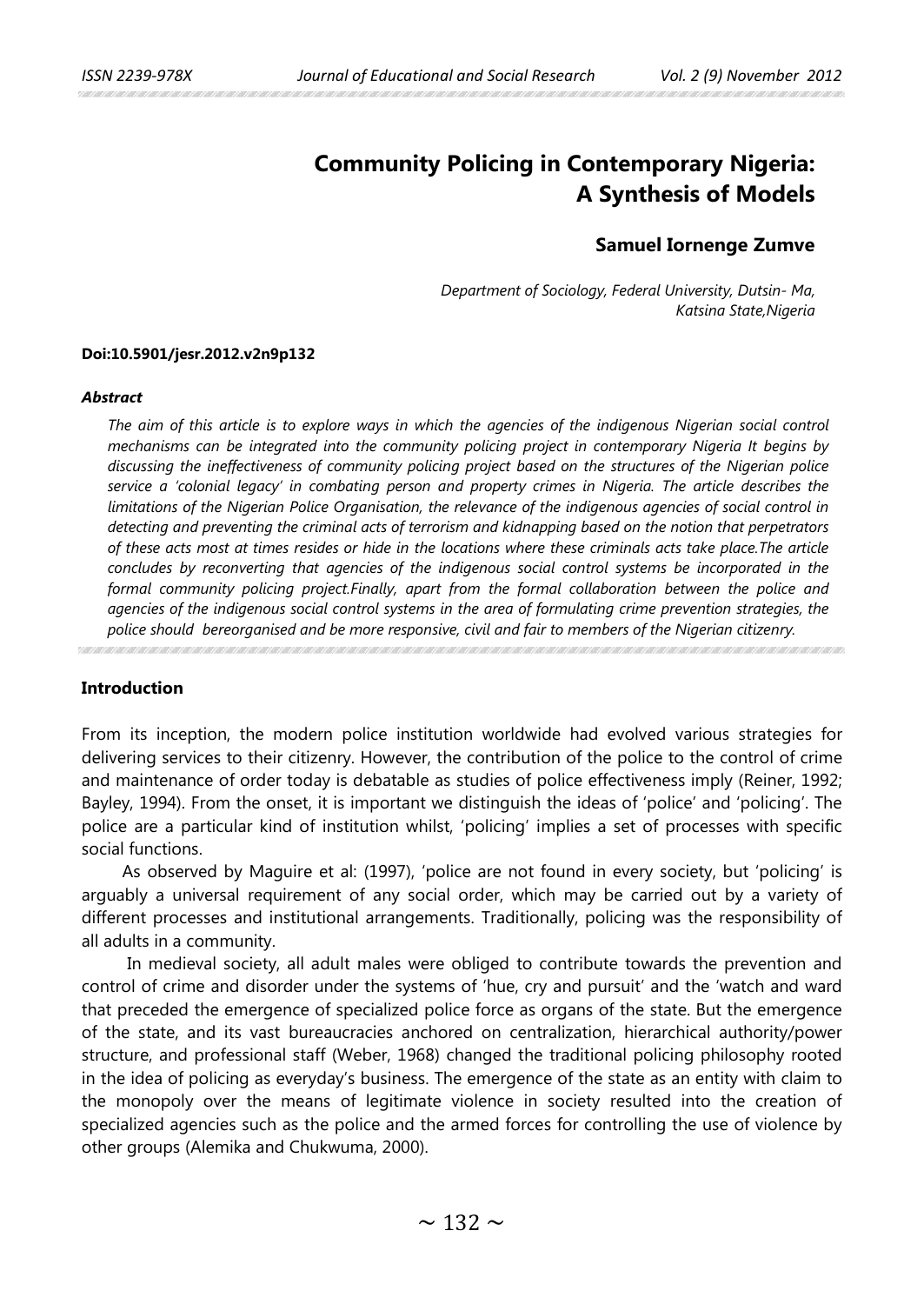In Britain, policing developed as a local affair with a role which has remained in force up till today, it is therefore the responsibility of everybody to maintain law and order. This role is rooted in the history and common law tradition of Britain that each citizen has a duty to suppress crime and disorder. Therefore, the burden of policing was placed on every adult citizen. It was an obligatory issue. These are the ways and forms on which policing as a profession today started. Policing and police did not start as a paid profession, it started as a noble, incorruptible profession with considerable responsibility and distinction ( Ahire, 1993).

The aim of this article is to explore ways in which the agencies of the unofficial indigenous Nigerian Social control systems can be integrated into the activities of the Nigeria police to combat the variety of persons and property crimes that characterized the contemporary Nigerian society. A central theme is that addressing the contemporary security challenges in Nigeria both in terms of crime detection, prevention and control needs to be conceptualized as a community task. The 'community' includes a wide diversity of people and institutions with varying perceptions, interests and safety concerns. The local neighbourhood provides the physical site in which those criminal acts (be it acts of terrorism by the Boko Haram sects, kidnapping or armed-robbery e.t.c. ) take place.

Using the principle of the *Dialectical Materialistic approach,* section one of this article discusses the evolution of the police institution in Nigeria. Contained in the first part also a summary of the tenets of the indigenous Nigerian social control systems. The second part discusses community policing as a new model/strategy to fight crime in the Nigerian society. As an off shoot of the Nigerian police service, the community policing project is based on the principles and doctrines of the Nigerian police organization. The effects of polices' general conducts, and public perception of the police on community policing project is also discussed under this section.

Part three of the article attempts a broader comparative assessment of these two social systems (the Nigerian Police and Indigenous social control systems). The strength and limitations of the police institution and their effects on effective community policing in contemporary Nigeria is further discussed under part three. The article concludes with the discussion of a proposed synthesis of the principles and agencies of the two models to evolve a more effective community policing project in contemporary Nigeria.

#### **The Nigeria Police: A Historical Perspective**

To understand the role of the police in the control of crime in Nigeria, it is crucial to have knowledge of the historical factors in terms of political and economic forces that informed the establishment of the police institution in Nigeria by the British. This is because these socioeconomic and political forces to some extent shaped the ideology, character and functional roles of the police as an institution.

Nigeria is a former British colony located in West Africa with a population of about 152 million, which makes it the most populous country in Africa, with one in six Africans being a Nigerian. The population is young (i.e. 50% younger than 20 years old) and ethnically diverse. There are more than 250 ethnic groups, but the three major ones are the Hausa/Fulani, Igbos and Yorubas constituting 68% of the Nigerian population (Bamgbose, 2002). Before the colonization of Nigeria, the various ethnic groups and nationalities had their indigenous and traditional social control agencies (Holleman, 1974; Milner, 1956). Issues of crime and disputes in the pre-colonial Nigerian state was mainly the duties of such institutions like cults, secret societies, messengers and palace guards (Milner, 1985). Traditional rulers were involved in the past in ensuring personal security of citizens, and their properties, by maintaining law and order through the native authority system, and their vast network of intelligence gathering system (Mohammed, 2003). Through these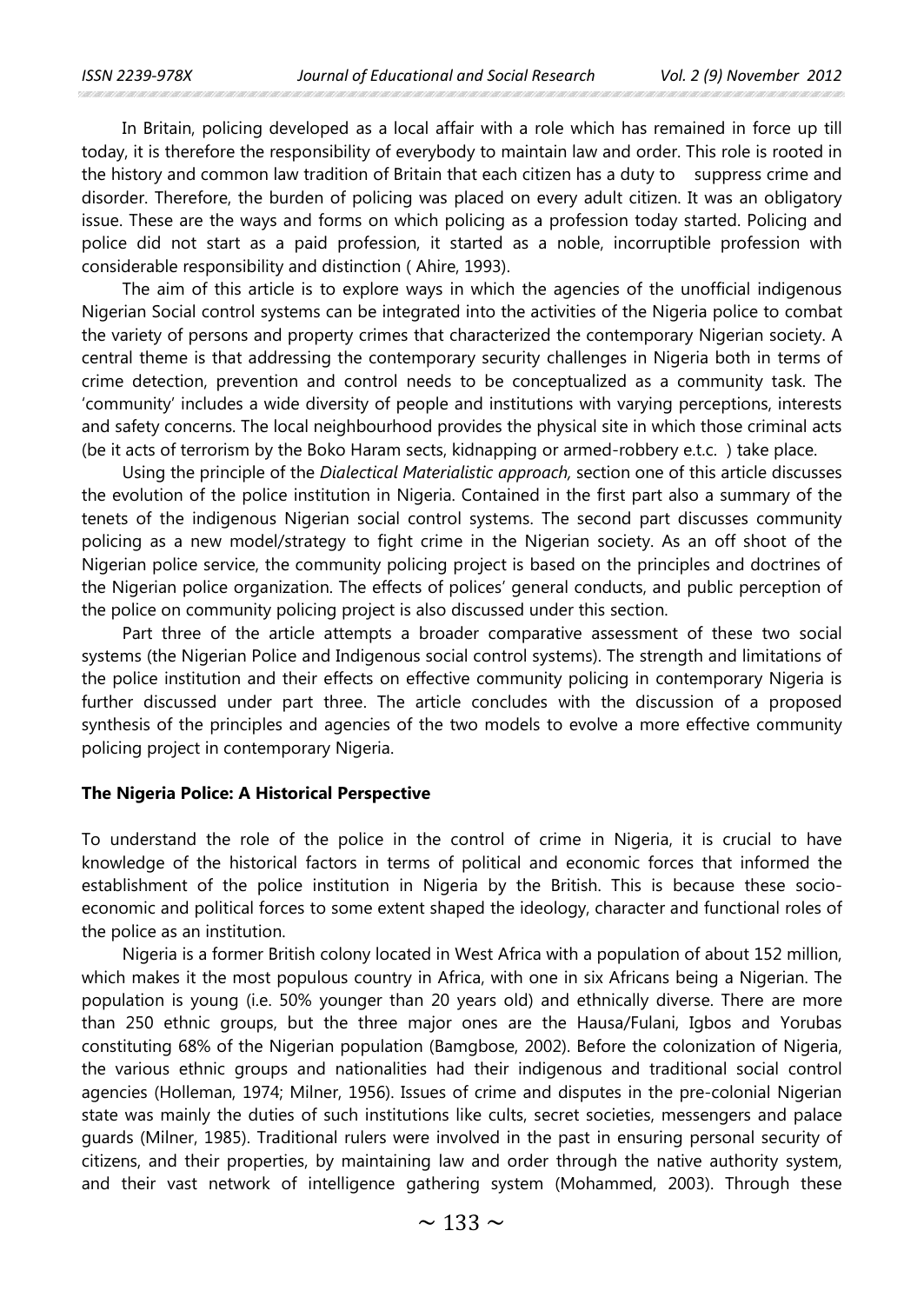traditional social control mechanisms, traditional authorities punished violators of the established norms.

The theoretical perspective deployed in this analysis is the *Historical Materialistic Approach* That is a perspective that gives primacy to material conditions particularly the economic structures (Ake, 1986) to discuss this topic. The principles and assumptions of this theoretical frame will be adopted to substantiate our claims in this article. The central theses of scholars in this camp is that, the history of the establishment of the police institution in Nigeria is inseparable with the factors that account for the establishment of colonization in Nigeria by the British.

The circumstances that led to the European colonization of Nigeria and other society on the globe have become a topic of much bitter controversy among scholars (Boahen, 1991). Early writers such as Hobson and Lenin attributed it primarily to the rise of the new imperialism in Europe which was in turn the outcome of the economic forces operating in Europe by the 1870s and 1880s. In this particular respect it was necessary to invest the surplus capital being generated by these forces and Africa was seen as offering a good possibility. To others such as Robinson and Gallagher, colonization was more or less an accidental diplomatic by-product of the conflict among European powers; especially between Britain and France. According to this view point colonization was triggered off by the British occupation of Egypt in 1882.

The third and most current explanation being advanced by some European and African historians such as Hopkins, Uzoigwe and Asiwaju is that colonization was the outcome of a combination of external European factors and internal African conditions. As one of them contended:

*"The establishment of formal colonial rule must be seen against the background of a major change in what came to be referred to as "balance of power" in Europe following the rise of Germany, and increasing political instability occasioned by Africa wars of the nineteenth century which came to threaten peace in African interior and consequently European trade on the coast".*

However, the present writer subscribes to the school of thought that see the colonial venture as being triggered by the economic, social and political forces operating in Europe in the nineteenth century (Amir, 1972; Brerte, 1973; Charles, 1964). Ake (1981) note that the contradictions of capitalization not only transform it, they also transplant it. The transplanting of capitalism arises from those contradictions which reduce the rate of profit and arrest the capitalism of surplus value. Confronted with these effects, it was inevitable that the capitalist, forever bent on profit maximization, would look for a new environment in which the process of accumulation could proceed apace. Capitalists turned to foreign lands attacked and subjugated them and integrated their economies in those of Western Europe.

The colonial police was created primarily in response to rioting and disorder directed against British interests. As rightly observed by Alemika and Chukuma 2005, there is need to recognise and comprehend three important historical factors that have shaped the development and character of the police forces and police-public relations in Nigeria. First, colonial conquest of Nigerian nationalities took place pice-meal over a long period of time (1861-1903). Nigeria's constituent nationalities were conquered at different period. As a nationality is conquered a British colonial presence is established by creating a police force for the territory. Second, violence and fraud were employed in the conquest of the nationalities and police forces under various names were established and employed as instrument of violence and oppression against the indigenous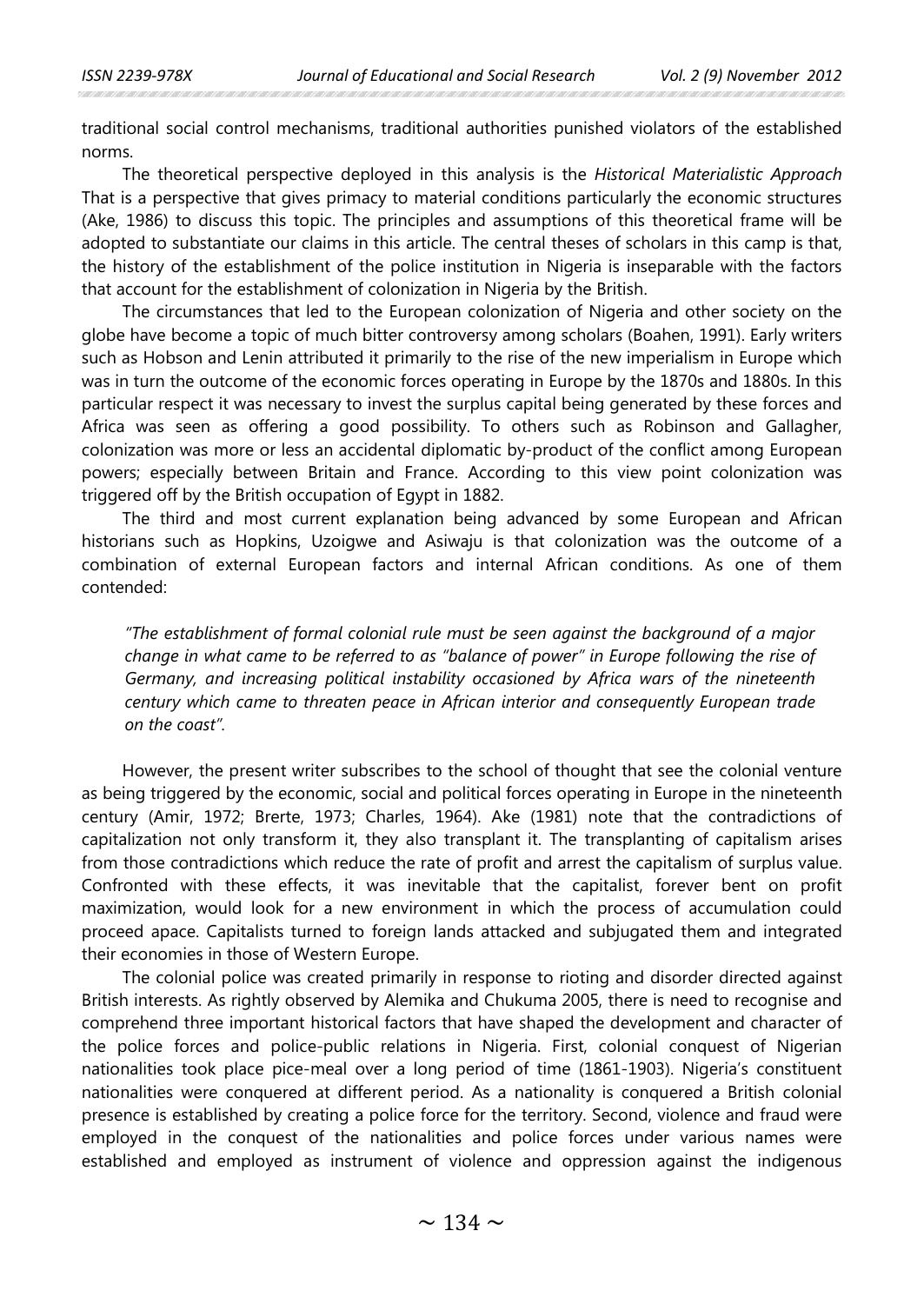population. Third, given the character of colonial rule, police forces were the instrument used to sustain the alien domination.

The primary purpose of the police during this time was to advance the economic and political agenda of the colonizers. In many areas, the police engaged in the brutal subjugation of communities and the suppression of resistance to colonial rule. The use of violence and repression from the beginning of the colonial era, marked a dislocation in the relationship between the police and local communities which has characterized law enforcement practices in Nigeria ever since. For decades the police in Nigeria have betrayed their responsibility to protect Nigerian citizens and have instead preyed on them for economic gain. Indeed, the relationship between citizens and the police is very often characterised by brutality, confrontation, and exploitation.

Unfortunately 52 years after the demise of colonialism and series of reforms the Nigerian police institution still retains its oppressive and aggressive colonial character towards the Nigerian citizenry. The police roles in contemporary Nigeria therefore, contradicts the basic principles of community policing which is designed to unite the police with the community. That is an attempt to address crime problem through a working partnership with the community.

### **The Concept of Community Policing**

The concept of policing is related to that of social control and is subject to the same variations in usage and interpretations. Indeed a recent dictionary definition identifies policing as "the function of maintaining social control in society (Wilson, 1993). When we append the word 'community' to policing (community policing) we are definitely referring to a community oriented approach to policing to combat crime. Community policing is in essence a collaboration between the police and the community that identifies and solves community crime problems. With the police no longer the sole guardians of law and order, all members of the community become active allies in the effort to enhance the safety and quality of neighbourhoods.

In sum community policing is the strategy where police departments work together in partnership with their community to reduce crime and the fear it generates, and being responsible for restoring a sense of community. In official circles, community policing is an idea that emerged in the mid-1980's when it was realised that formal and informal means of crime reduction/order maintenance were complementary and that the community should work together to define "community crime prevention"(Rosenbaun, 1989).

The movement towards community policing has gained momentum in recent years as police and community leaders search for more effective ways to promote public safety and to enhance the quality of life in their neighbourhoods. Community policing strategies vary depending on the needs and responses of the community involved; however, certain basic principles and considerations are common to all community policing efforts. What then are the basic principles and the conceptual framework of community policing in general? How do community oriented and traditional policing differ?

According to Chris Braiden3'this concept was really "nothing new under the sun". Although touted as the "latest and newest thing" in policing, Braiden1 that it is contended, neither new nor "thing". He argued that community policing is actually a re-emergence of the founding philosophy on which Peel built his public police in 1829, and that the philosophy of community policing today can be found in one of Peel's original principles.

*To maintain at all times a relationship with the public that gives reality to the historic tradition that the police are the public and the public are the police: the police being only the*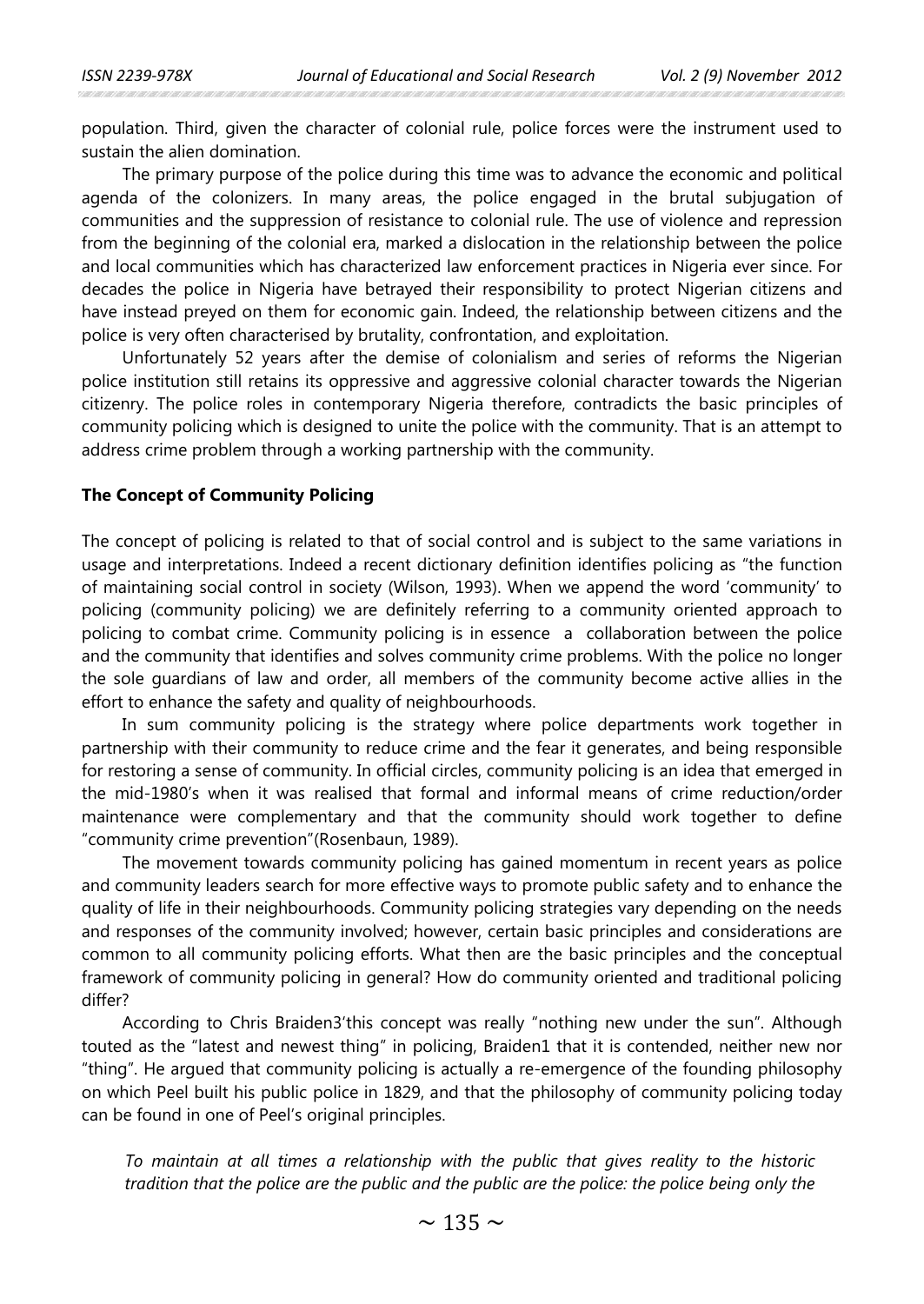$\overline{a}$ 

*members of the public that are paid to give full-time attention to duties which are incumbent in every citizen in the interest of community welfare and resistance (Bittner, 1967).*

Braiden $<sup>1</sup>$  $<sup>1</sup>$  $<sup>1</sup>$  argued that his passage is a most accurate and concise definition of community</sup> policing. It was Peel's contention that a community must police itself, with certain members paid to do it full-time in uniform while the rest did it part-time as they went about their daily work. Moreover, the phrase "in the interest of community welfare and existence" demonstrates that Peel's thinking was clearly not limited to crime, criminals, criminal investigations, or law enforcement. Braiden concluded that what Peel was describing in 1829 is now being called community policing (Peak and Glensor, 1996).

In historical perspective it will be instructive to note that contemporary community policing could be considered the handiwork of Sir Robert Peel when he established the London Metropolitan Police. He set forth a number of principles, one of which could be considered the seed of community policing......" the police are the public and the public are the police".

This therefore is the model of community policing that is once again transferred and implemented in Nigeria to deal with Nigeria's contemporary criminal problem.

The basic issues raised by the above and which one considers important here is the mutually beneficial ties between police and community members which is the dominant philosophy underlying the community policing project especially in Britain. That is the complementary core components, community partnership and problem solving. To develop this community partnership, the police must develop positive relationship with the community, must involve the community in the quest for better crime control and prevention, and must pool their resources with those of the community to address the most urgent concerns of community members.

Major questions arising from this analysis could be summarised as follows: Is the crime scenario in Nigeria a reflection of the typologies of crimes that occur in Britain? Can the same methodology of combating crime adopted in Britain produce the same results in Nigeria? If for decades the Nigerian police institution has betrayed their responsibility to protect the citizenry and have instead preyed on them for economic gains how then will members of the public cooperate with the police personnel for effective community policing? Will the community police project be successful if the relationship between members of the public and police personnel is constantly conflictual and violent?

The history of police in Nigeria is a "legacy of arbitrariness, ruthlessness, brutality, vandalism, incivility, low accountability to the public, and corruption" (Alemika, 1988, P.161). This horrible image of the police prompted a onetime Inspector General of the Nigeria Police Force Sir Mike Mbama Okiro to state that "our focus shall be to reverse the disdain and contempt with which policemen are held within the Nigerian society......... There is no gainsaying the fact that the police image is now at a low ebb" (Nigeria police force, 2007b).

Research conducted in 2000 by the centre for Law Enforcement and Education (CLEEN) found that the use of violence by the police against citizens in Nigeria was widespread. Of 637 respondents to a survey carried out in fourteen states, 14.8 percent said they had been beaten by the police, 22.5 percent said police has threatened to shoot them in the past, and 73.2 percent said

<span id="page-4-0"></span> $<sup>1</sup>$  Braiden is former superintendent of police in Edmonton, Alberta, Canada, and consultant in community</sup> policing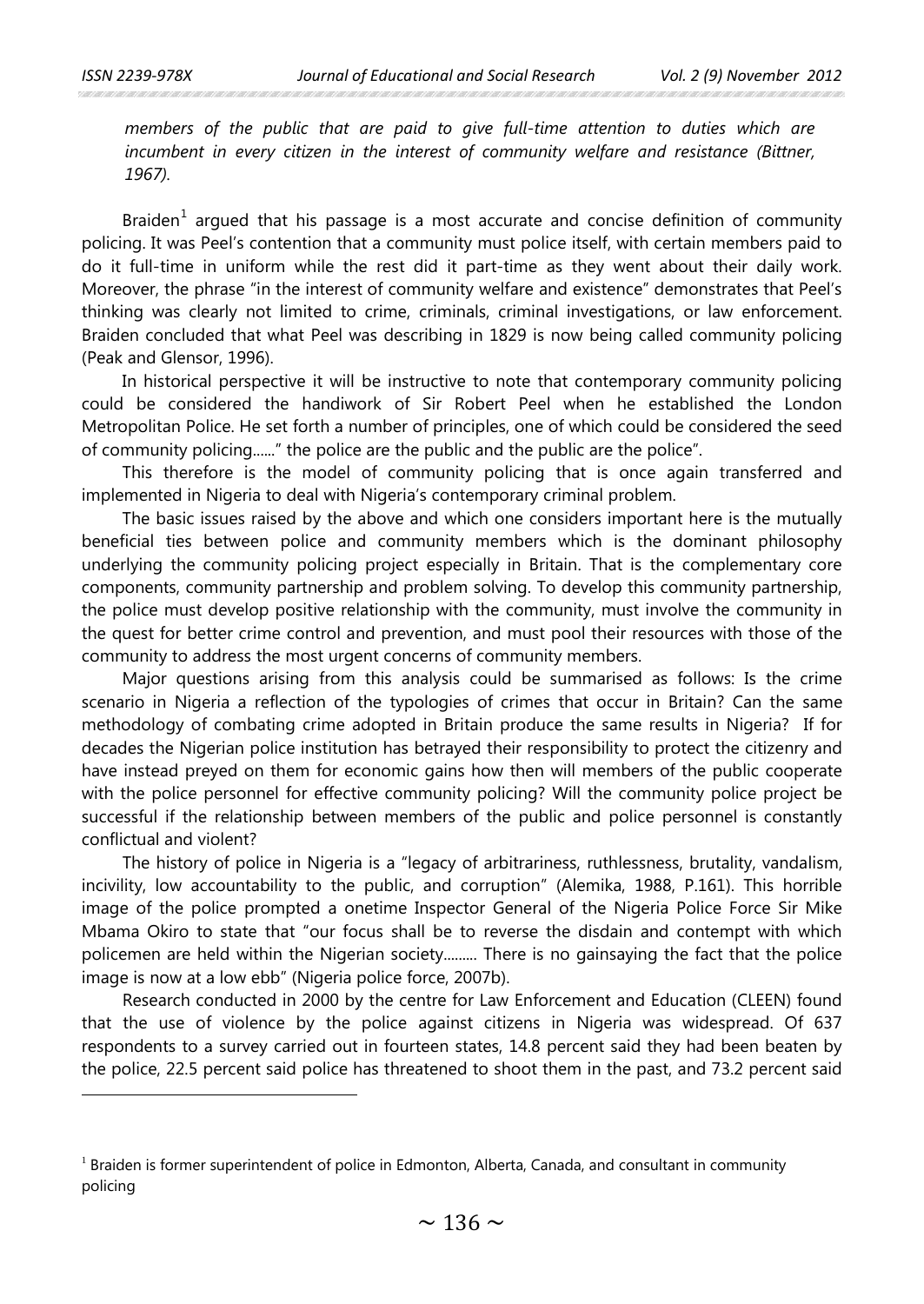they witnessed the police beating another person. A sample of 197 prison inmates, revealed higher figures of police abuse; 81 percent of the respondents said they had been beaten or slapped and 39 percent burnt with hot objects (see Human Rights Watch, vol. 17). This further reaffirms our proposition that, the rift between the police and the Nigerian citizenry makes community policing a failed project in contemporary Nigeria. It has therefore failed to meet contemporary Nigeria crime and security challenges. The brutal oppressive and repressive conducts of the police beginning from the colonial era (features the police maintain to date) made the Nigerian public regard them as their enemy, this is a rift between the police and members of the local community.

As indicated earlier before the colonization of Nigeria, different ethnic nationalities which presently constitute Nigeria today had their traditional social control mechanism. These indigenous social control systems performed modern police functions. These systems of social control were deeply rooted in the community and closely interlinked with the social and religious structures.

These include agencies such as Age Grades (formal organizations whose membership based on pre-determined age range), secret societies or vocational guilds (for example, of hunter's farmers or fishermen). Through these diffuse systems of crime control, law and order was maintained largely without the use of violence (Akin, 1994).

In contemporary Nigeria some variety of these indigenous social control systems still exist. These alternative unofficial social control systems now represented in agencies like the Bakasi Boys of the Igbo, the Hisha of the Hausa/Fulani, and the Odu'a people's congress (OPC) of the Yoruba among many others. Basically, these indigenous social control systems operate based largely on indigenous ideas of social control. The guiding principle of these indigenous systems are derived from the norms and values of the indigenous people rather than the traditions, customs and practices of other societies outside Nigeria. Apart from the large, coordinated, and well-organized indigenous organizations (the likes of Bakasi Boys, Hisha and OPC) there are numerous other indigenous watch organizations or vigilante groups that guarantee community security. Okafo (2007) notes that

*"Generally, these groups are more active in the night than during the day. Usually, ablebodied young men of each community supported financially and materially by other community members,are charged with the task of securing the community and enforcing law, often with the aids of small weapons, such as machetes, bows and arrows, spears, and some guns."* 

It is instructive to note that, traditional policing and vigilantism is widely accepted in Nigeria by the citizens. Members of a society to which traditional policing e.t.c apply generally accept and participate in their indigenous systems. Being part owners of the system, it is very unlikely that any significant part of the population will be excluded from the system or its mode of operation Okafo (2007) further notes that 'decisions are made and enforced with members' knowledge and consent.

Comparatively, the principles, and personnel of the indigenous social control systems are products of the natives as such they command acceptability more than their police counterparts. Also of critical importance is the fact that most Nigerians lack trust and confidence in the official police simply because they consider them to be 'alien' agents of the Government that is equally perceived as being corrupt and unfair. Majority of Nigerian presently consider police's response to the crime problem as been grossly inadequate.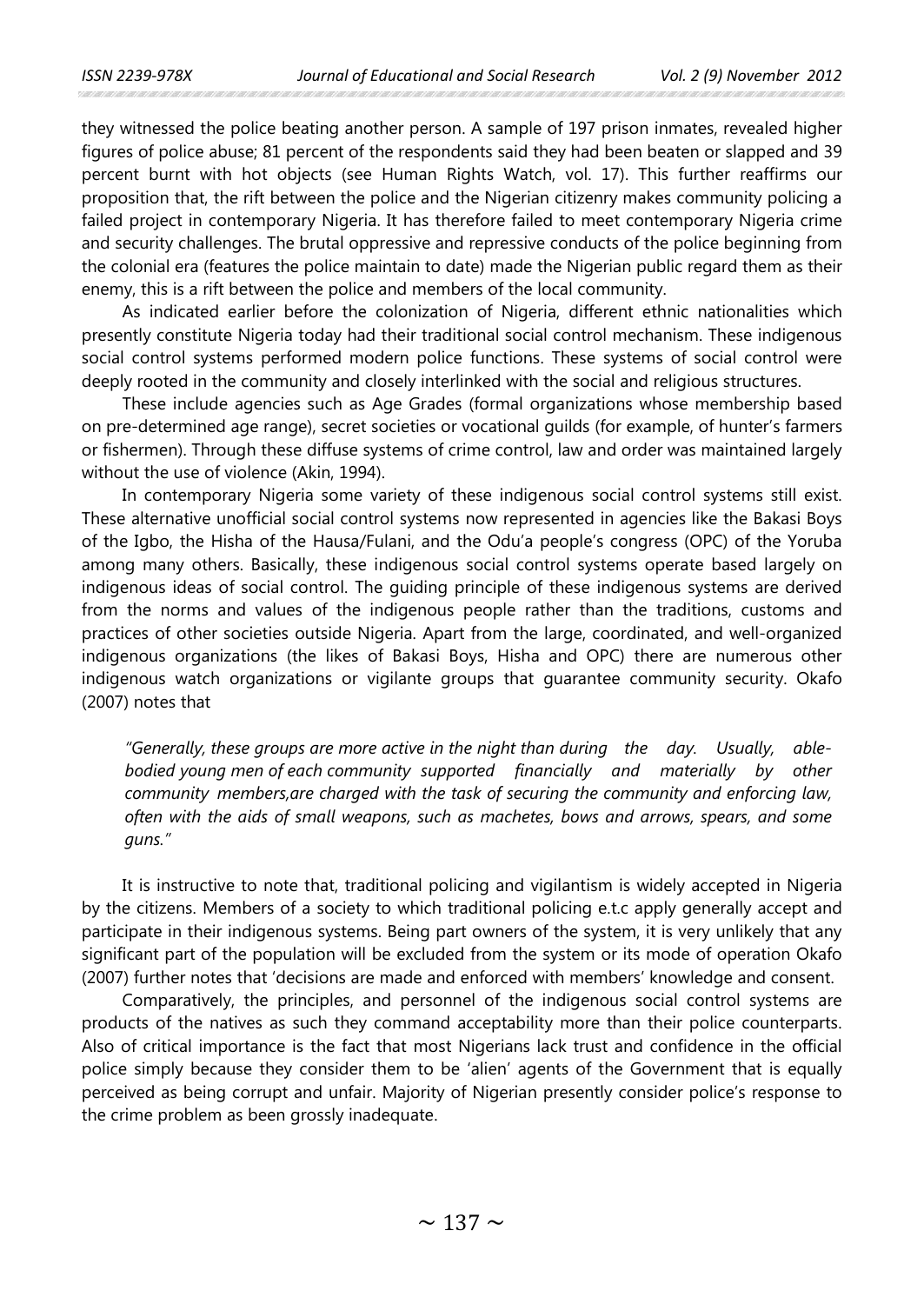# **Conclusion and Recommendations**

This article has identified a number of reasons why community policing framed after the Nigerian police structure cannot effectively control persons and property crimes in Nigeria. The Nigerian police as an organization has a long history of engaging in acts of brutality, violence and harassment of members of the public as such they lack public cooperation and acceptability.

Police attitudes and conducts in Nigeria violates the basic requirments and principles of community policing.

We therefore recommend the following:

For community policing to be effective and efficient in combating crimes in Nigeria, the agencies of the intelligence social control systems be formally incorporated to work with the police.

Most members of these indigenous social control agencies are as indicated Indegenes of their local communities and more conversant with the environment and terrain.

Members of the police be given a new orientation (through their trainings) to recognise, and protect the dignity and rights of the Nigerian citizens to establish cordial relationships with the citizenry.

More importantly, the police organisation be more accountable, civil and incorruptible in their dealings with members of the public. This will change the negative perception members of the Nigerian public have on the police.

## **References**

- *Ahire, P.T. (1989), Rethinking Crime in Nigerian Society: "In search of new bottles for old wine". Departmental seminar paper presentation, Department of Sociology, Ahmadu Bello University Zaria-Nigeria*
- *Ake, C. (1981), A Political Economy of Africa Longman-Nigeria*
- *Akin, O. (1994), "Police Brutality: Dimensions and Control in Nigeria "In civil Liberties Organisation, Law Enforcement and Human Rights in Nigeria, H.R.W, vol. 17, no. 11 (A).*
- *Alemika, E (1988), Policing and Perception of Police in Nigeria, Police studies, 11, 161-176.*
- *Alemika, E and Chukwuma, (2000), Criminal Victimization and Fear of Crime in Lagos Metropplis, Nigeria. Lagos, Nigeria: CLEEN Foundation.*
- *Bamgbose, O. (2002), Teenage Prostitution and the Future of the Female adolescent in Nigeria. International Journal of offender therapy and comparative criminology, 46,569-585.*
- *Barley, D. (1994), Police for the Future. New York: Oxford University Press*
- Wilson, C. (1993), 'Police, in W. Outhwaite, T. Bottomore, E. Gellner, R. Nisbet, and A. Touraine, eds. The Blackwell *Dictionary of Twentieth-century social thought :Oxford Blackwell*
- *Bittner, E. (1967), "The police on skid Row: A study of peace keeping ". American sociological Review 32.*

*Chambliss, W (1975), "The Political Economy of Crime. A comparative study of Nigeria and U.S.A". Cited in Taylor et al (ed) Critical Criminology, London Routledge and Kegan.*

*Elechi, O. (2004), Community Oriented Policing in Nigeria Law Enforcement Executives Forum, 4, 21-35*

- *Gyong, E. (1998), "The Victims of Crime and the Criminal Phenomenon" Paper presentation at staff seminar, Department of Sociology A.B.U, Zaria.*
- *Holleman, J. (1974), Issues in African Law, Muto and Company, London.*
- *Innocent Chukwuma (2000), "Police Transformation in Nigeria: Problems and Prospects", paper presented at conference on crime and policing in Transitional societies, Konrad Adenaeur Stiftung, in conjunction with the South African Institute of International Affairs, University of Witswatersrand, Johannesburg.*
- *Lambert, E.G et al (2010), Policing Views from Around the Globe: An Exploratory Study of the Views of College Students from Bangladesh, Canada, Nigeria, and the United States. International Criminal Justice Review 2010, 20:229.*
- *Maguire, M. et al., (1997), The Oxford Handbook of Criminology (2nd ed), Oxford: New York.*